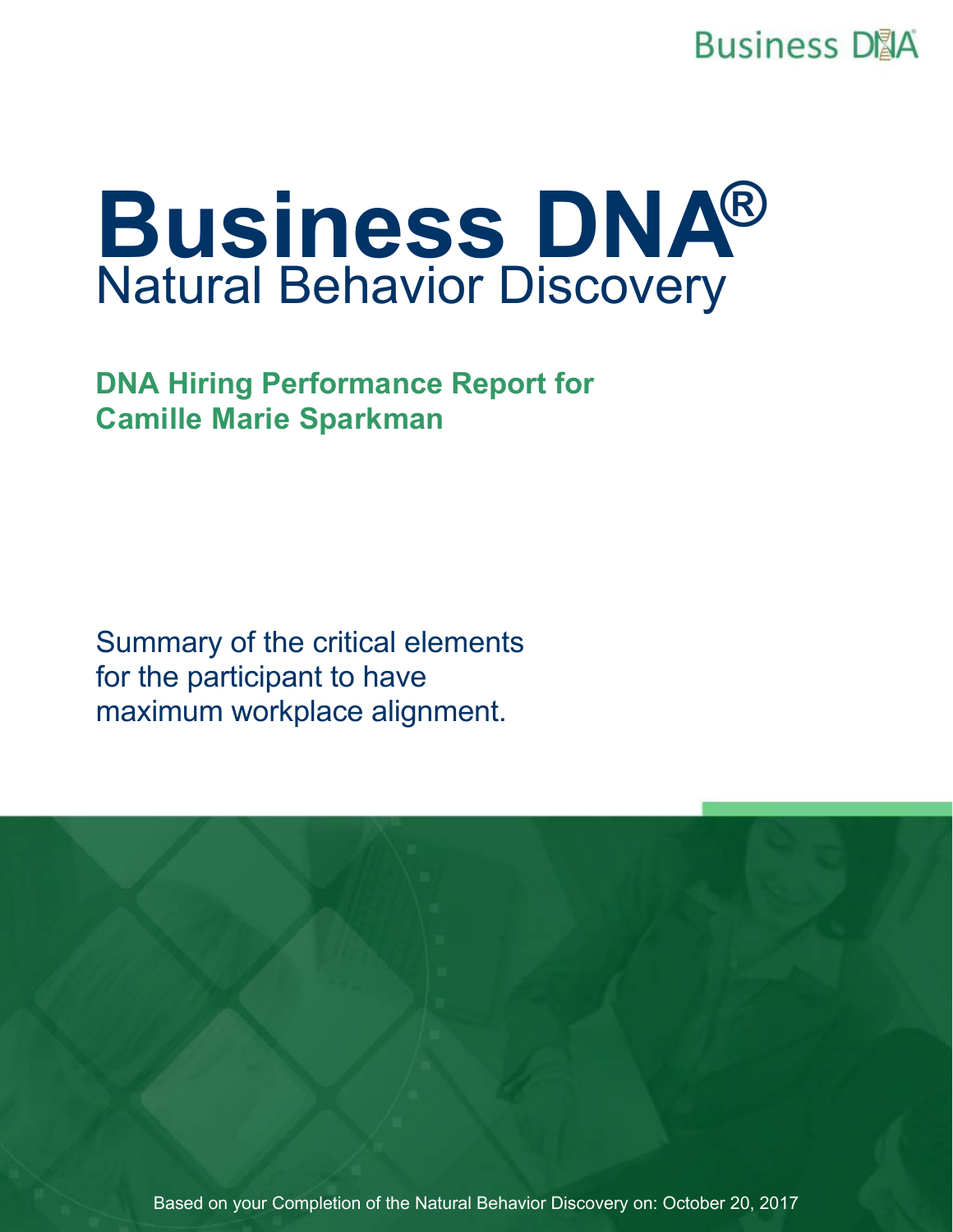# **1. Desired Tasks based on Talents 2. Desired Team Roles**

# Priority of Tasks

- 1 Supportive and patient
- 2 Listening
- 3 Building consensus
- 4 Taking bold action
- 5 Delegating
- 6 Creating and designing
- 7 Being friendly
- 8 Teaching people
- 9 Demonstrating enthusiasm
- 10 Public speaking

# Priority of Roles

- 1 Relationship manager
- 2 Coach
- 3 Trainer
- 4 Community networker
- 5 Inside sales

## **3. Desired Work Environment 4. Desired Work Rewards**

## Priority of Environments

## 1 Flexibility

- 2 Respect for others
- 3 Loyalty
- 4 Stability
- 5 Freedom from conflict

# Priority of Rewards

- 1 Work tranquility
- 2 Security
- 3 Helping others
- 4 Intellectual stimulation
- 5 Help society